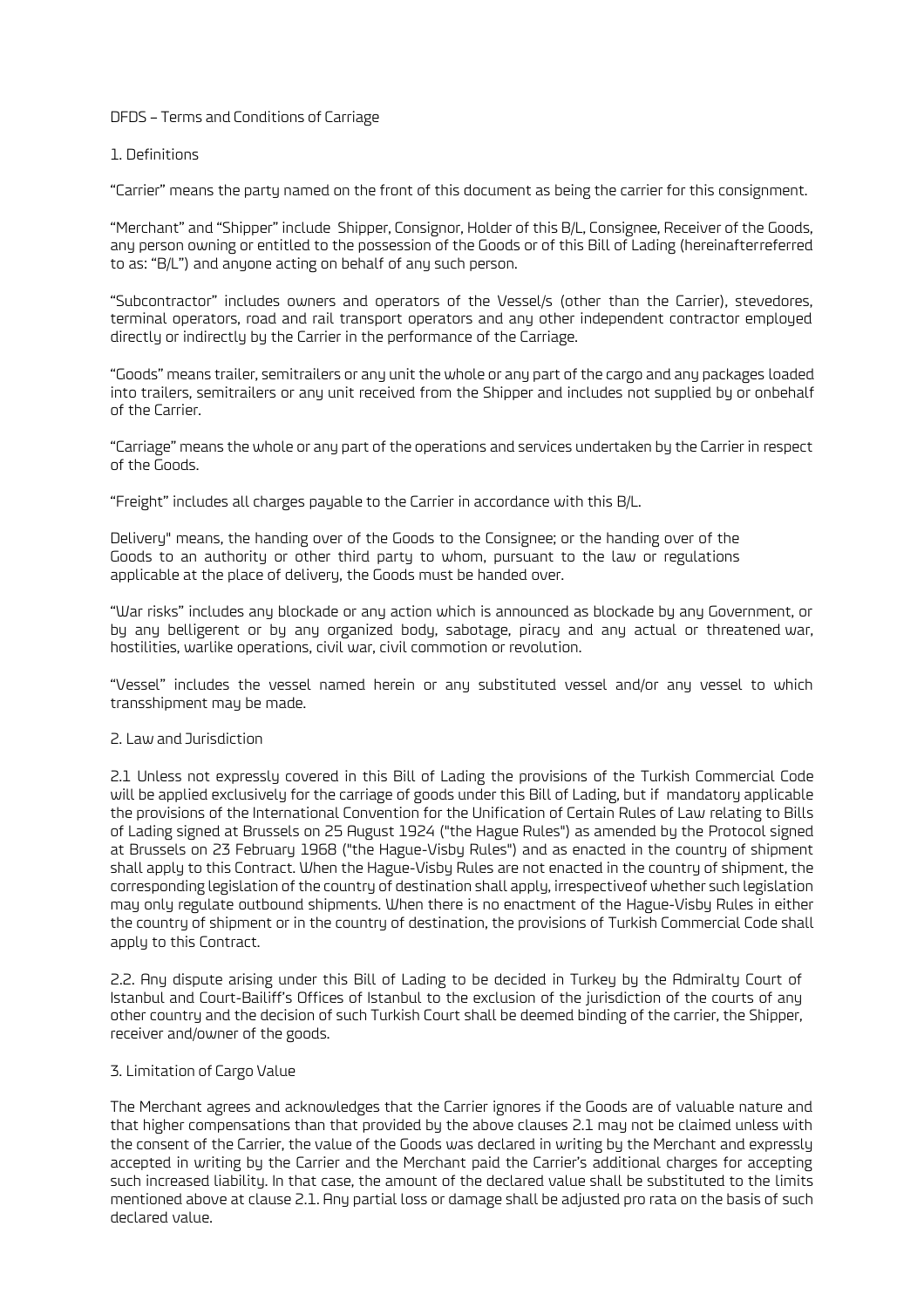# 4. Carrier's Tariff

The terms of the Carrier's applicable Tariff are incorporated herein. Copies of the relevant provisions of the applicable Tariff are obtainable from the Carrier or his agent or its website upon request. In this case of inconsistency between this bills of lading and applicable Tariff, the terms of bills of lading shall prevail.

## 5. Carriers' Responsibility

5.1 The Carrier's obligations in respect of the goods shall begin when the goods are accepted at the vessels 'rail at the port of loading and shall continue until the goods are discharge at the vessel's rail at the port of discharge. 5.2 The carrier shall be under no liability whatsoever for any loss or detention or damage to the goods prior to the loading on and subsequent to the discharge from the ships rail.

5.3 Goods in the custody of this carrier of this agents or servants before loading and after discharge, whether being forwarded to or from the vessel or whether awaiting shipment landed or stored or put into hull or craft belonging to the carrier or not are at the sole risk of the shipper and/or consignee of the owners of the goods in such custody.

5.4 The same provisions shall apply to goods to be transshipped or provisionally discharged at any stage of the whole transport.

5.5 The Carrier, shall be relieved of liability for loss or damage where such loss or damage can reasonably attributed either in part or in whole to

(a) A wrongful act or omission of the Merchant.

(b) Insufficiency or defective condition of the packing in the case of goods which by their nature are liable to loss or wastage or to be damage when not packed or when not properly packed.

(c) Compliance with the instruction of the Merchant or his agent.

(d) Handling, stowage, loading or unloading of the goods by or on behalf of the Merchant

(e) Inherent vice and defect of the goods.

(f) Insufficiency or inadequacy of Marks or numbers on the goods, coverings on trailers, semitrailers or any unit. Tearing or rupturing of tent/canvas of trailers or semitrailers during sea voyage.

(g) Strike, lockout, stoppage or restraint of labor, from whatever caused and whether partial or general.

(h) Theft and/or attempt thereat and/or loss or damage to the goods caused by any third party.

(i) Any other cause or event whatsoever or howsoever arising unless it is proven "that the loss or damage resulted from an act or omission of the Carrier done with intent to cause loss or damage or recklessly with the knowledge that loss or damage shall be deemed would probably result.

(j) If it cannot prove when the loss or damage occurred the loss or damage shall be deemed to have occurred outside the Carrier's of responsibility within meaning of clause 5.1 above.

(k) The Carrier shall in no circumstances whatsoever be responsible for any direct or indirect loss or damage sustained by the Merchant occasioned through delay whether by reason of representation or otherwise by the Carrier his servants or agents.

(l) The Carrier shall in no circumstances whatsoever is liable for indirect or consequential loss howsoever or wheresoever's arising.

(m) The Carrier shall not be responsible for any loss or claim arising out of the neglect or default of the masters, officers, engineers, pilots, crew, stevedores or other servants or agents of the ship owners whether in relation to the navigation management loading or discharging of the steamer or otherwise.

# 6. Limitation of Liability

Unless the nature and value of the Goods have been declared by the Shipper before the Goods have been taken in charge by the Carrier and inserted in the Bill of Lading, the Carrier shall in no event be or become liable for any loss of or damage to the Goods in an amount exceeding:

(a) when the provision of Turkish Commercial Code or any other law applies 666,67 SDR per package or customary freight unit; or 2 (two) SDR per kilograms of gross weight of the Goods lost or damaged, whichever is the higher.

(b) Where a container, pallet or similar article of transport is loaded with more than one package or unit, the packages or other shipping units enumerated in the Bill of Lading as packed in such article of transport are deemed packages or shipping units. Except as foresaid, such article of transport shall be considered the package or unit.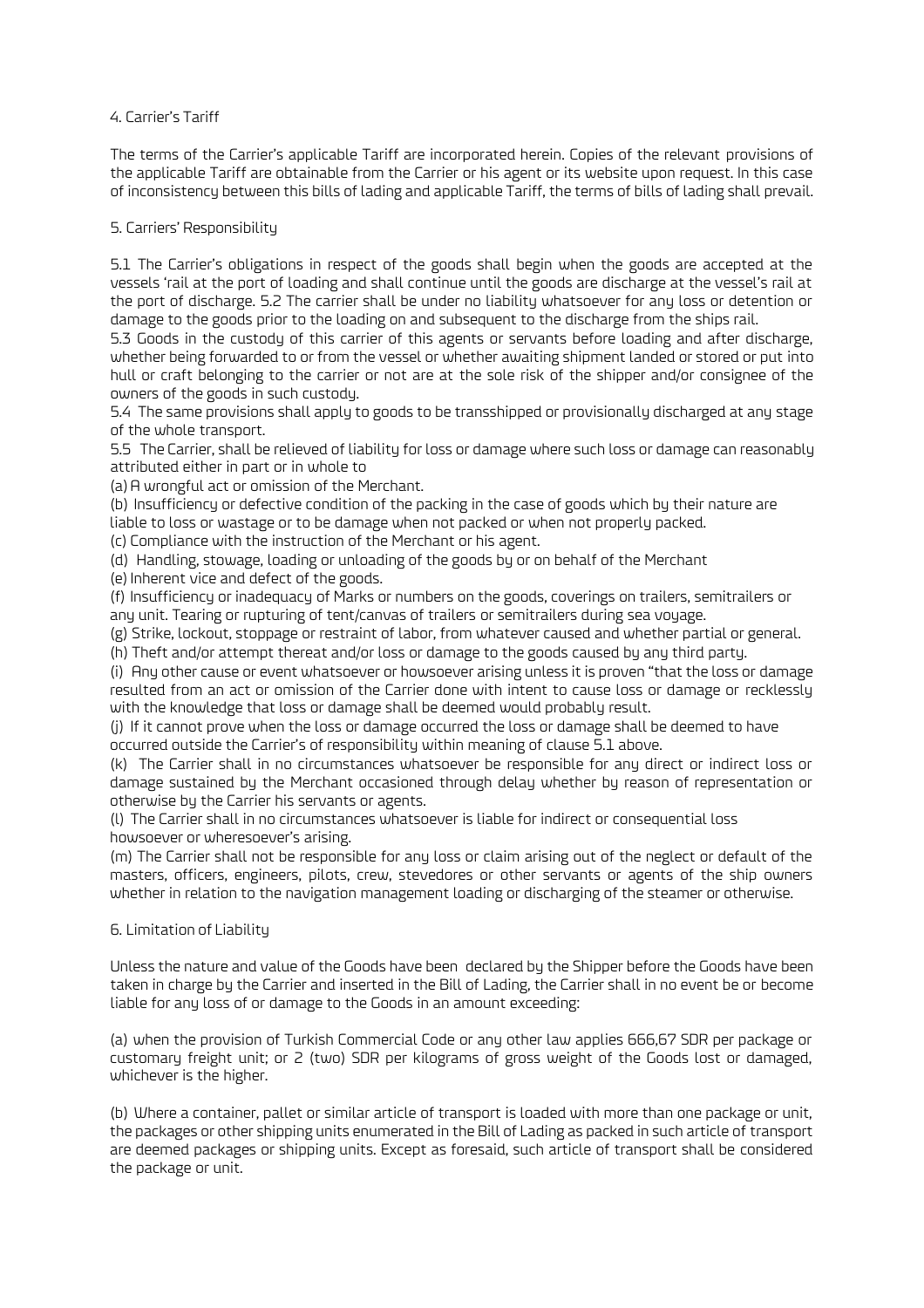(c) Notwithstanding the above-mentioned provisions, if the Transport does not, according to the Contract, include carriage of Goods by sea or by inland waterways, the liability of the Carrier shall be limited to an amount not exceeding 8.33 SDR per kilograms of gross weight of the Goods lost or damaged.

(d) In any case, when the loss of or damage to the Goods occurred during one particular stage of the Transport, in respect of which an applicable international convention or mandatory national law would have provided another limit of liability if a separate contract of carriage had been made for that particular stage of transport, then the limit of the Carrier's liability for such loss or damage shall be determined by reference to the provisions of such convention or mandatory national law.

(e) If the Carrier is liable in respect of loss following from delay in Delivery, or consequential loss or damage other than loss of or damage to the Goods, the liability of the Carrier shall be limited to two and half times amount of freight of such goods, except that it shall not exceed the equivalent of the total freight under the carriage contract.

(f) The aggregate liability of the Carrier shall not exceed the vessel's global limitation.

(g) The Carrier is not entitled to the benefit of the limitation of liability if it is proved that the loss, damage or delay in delivery resulted from a personal act or omission of the Carrier done with the intent to cause such loss, damage or delay, or recklessly and with knowledge that such loss, damage or delay would probably result.

(h) The monetary liability of the Carrier shall not exceed the applicable limits of liability under The Hague/Hague Visby Rules or Turkish Commercial Code whichever shall be applicable according to the provisions of this B/L, the applicable unit for the purposes of package limitation shall be the number of complete units / trailers / semitrailers / containers referred to on the face of the Bill of Lading.

### 7. Description of Goods

7.1 This B/L shall be prima facie evidence of the receipt by the Carrier from the Shipper in apparent good order and condition, except as otherwise noted, of the total number of trailers, semitrailers or unit, containers, packages or other units or of the weight of the Goods specified on the front hereof under "Total number of units or packages received by Carrier".

7.2 Except as provided in above, no representation is made by the Carrier as to the weight, contents, measure, quality, description, condition, marks, numbers or value of the Goods, trailers, semitrailers or unit and the Carrier shall be under no responsibility whatsoever in respect of such description or particulars.

7.3 The Merchant warrants that the Goods and/or Shipper packed trailers, semitrailers or unit are lawful goods, contain no drug, contraband or other illegal substances or stowaways.

7.4 If any particulars of any letter of credit and/or import license and/or sale contract and/or invoice or order number and/or details of any contract to which the Carrier is not a party are shown on the front of this B/L, such particulars are included solely at the request of the Merchant for his convenience. The Merchant agrees that the inclusion of such particulars shall not be regarded as a declaration of value and in no way affects the Carrier's liability under this B/L. The Merchant further agrees to indemnify the Carrier against all consequences of including such particulars in this B/L.

7.5 The Merchant undertakes to declare the particulars of goods in accordance with terms and necessities of European Advance Customs Declaration.

(h) Shipper's/Merchant's Responsibility

8.1 The Shipper warrants to the Carrier that the particulars relating to the Goods, trailers, semitrailers or unit as set out overleaf have been checked by the Shipper on receipt of this B/L and those particulars and any other particulars furnished by or on behalf of the Shipper are correct.

8.2 The Merchant shall indemnify the Carrier against all losses, damages, fines and expenses arising or resulting from inaccuracies in or inadequacy of such particulars or from any other cause in connection with the Goods, trailers, semitrailers or unit for which the Carrier is not responsible.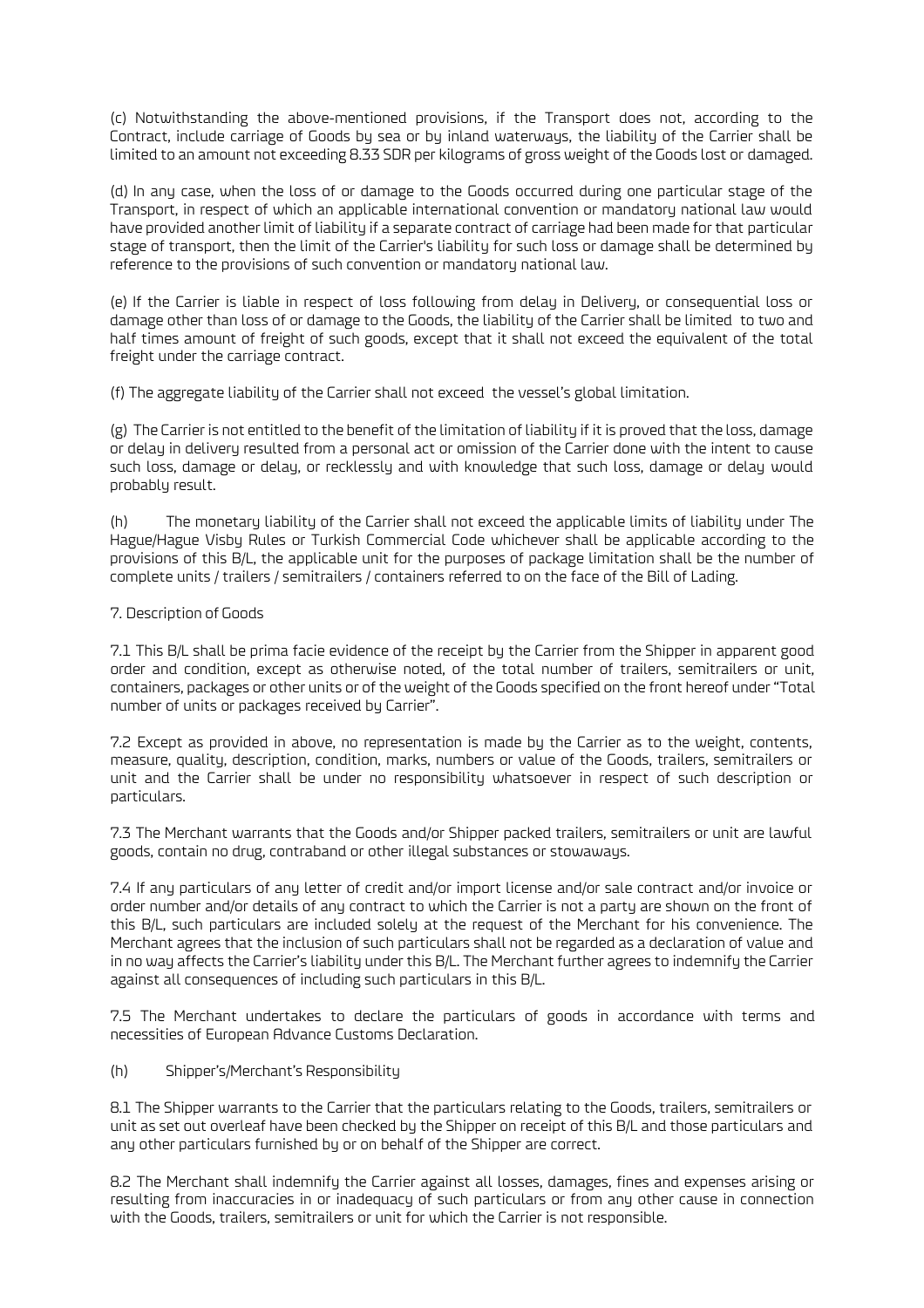8.3 The Merchant shall comply with all regulations or requirements of customs, port, local and national authorities and all other authorities of the countries of origin, loading, unloading and destination of the Goods, trailers, semitrailers or unit and shall bear and pay all duties, taxes, fines, penalties, expenses or losses (including, without prejudice to the generality of the foregoing, the full return Freight for the Goods to be returned, or if on carried the full Freight from the port of discharge to the place of delivery nominated herein or to the amended port of discharge or the amended place of delivery) incurred or suffered by reason of any failure to so comply, or by reason of any illegal, incorrect of insufficient packaging, marking, numbering or addressing of the Goods, trailers, semitrailers or unit and shall indemnify the Carrier in respect thereof.

8.4 If by order of any Authority at any place, Goods, trailers, semitrailers or unit are detained and/or seized and/or trailers, semitrailers or unit has to be opened for inspection for any reason whatsoever,the Carrier will not be liable for any loss or damage whatsoever incurred as a result of any opening, unpacking, inspection, re-packing, detention, destruction or delay. The Carrier shall be entitled to recoverfrom the Merchant all charges, fines, losses, costs and expenses deriving from such actions including butnot limited to any detention, demurrage and storage charges for the Goods and/or trailers, semitrailersor unit.

8.5 The Merchant shall be responsible for trailers, semitrailers or unit demurrages due to detention or arrest of Goods by Customs or other Authority even if not due to Merchant's act of omission.

### 9. Deck Cargo

The Merchant agrees that vehicles, trucks, trailers, flats and similar items and other cargo and Goods packed in any unit or on the aforementioned items whether or not packed in trailers, semitrailers or unit may at the Carrier's option be carried on deck or under deck without notice to the Merchant who also acknowledges that the said cargo was loaded on vessel specifically built and equipped for carryingsuch cargo both on and under deck. If carried on deck, the Carrier shall not be required to note, mark or stamp on this B/L any statement of such on-deck Carriage. The carriers shall not be liable for loss of/or delay or damage to cargo carried on deck or to live stock howsoever or whereas over such loss delay ordamage occurs. If mandatory law advocates liability then the deck cargo should be treated as goods within the definition of Hauge and Hauge Visby rules and benefit from the defenses and limitations there available.

### 10. Methods and Route of Carriage

10.1 The Carrier may, at any time and without notice to the Merchant, use any means of transport or storage whatsoever, load or carry the Goods on any Vessel whether named on the front hereof or not; transfer the Goods from one conveyance to another including trans-shipping or carrying the same on another Vessel than that named on the front hereof or by any other means of transportation whatsoever at any place; unpack and remove Goods which have been stuffed in or on a trailers,semitrailers or unit and forward the same in any manner whatsoever; proceed at any speed and by any route in his discretion (whether or not the nearest or most direct or customary or advertised route) and proceed to or stay at any place whatsoever once or more often and in any order; load or unload the Goods from any conveyance at any place (whether or not the place is a port named on the front hereof as the intended port of loading or intended port of discharge); comply with any orders or recommendations given by any government or authority or any person or body acting or purporting to act as or on behalf of such government or authority or having under the terms of the insurance or the conveyance employed by the Carrier the right to give orders or directions; permit the Vessel to proceed with or without pilots, to tow or be towed or to be dry-docked or otherwise tested or inspected; permit the Vessel to carry livestock, goods of all kinds, whether dangerous or otherwise, whether on deck or otherwise, contraband, explosives, munitions or warlike stores and to sail armed or unarmed; proceed toor stay at any port or place for the loading or discharge of cargo, stores or fuel, the embarking or disembarking of passengers or crew, or the saving of life or property.

10.2 The liberties set out in 10.1 above may be invoked by the Carrier or any actual Carrier for any purpose whatsoever whether or not connected with the Carriage of the Goods. Anything done in accordance with 10.1 above or any delay arising there from shall be deemed to be within the contractual Carriage and shall not be a deviation of whatsoever nature or degree.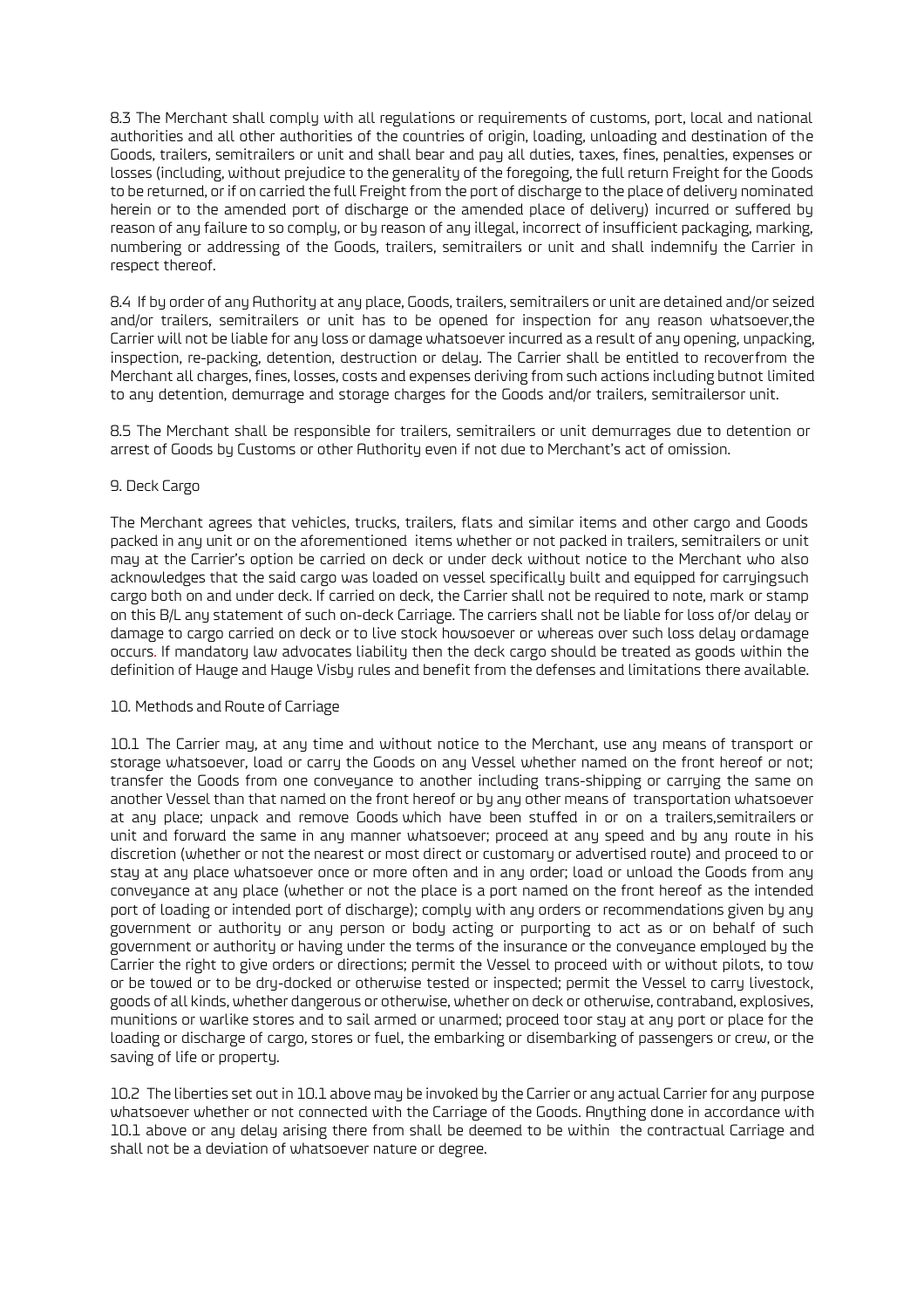### 11. Shipper Packed Trailers, Semitrailers or Unit

11.1 If trailers, semitrailers or unit has not been packed by or on behalf of the Carrier he shall not be liable for loss of or for damage to the Goods caused by the manner in which the trailers, semitrailers or unit has been packed, or the unsuitability of the Goods for carriage in trailers, semitrailers or unit , or the unsuitability or defective condition of the trailers, semitrailers or unit provided that where the trailers, semitrailers or unit has been supplied by or on behalf of the Carrier this unsuitability or defective condition arose without any want of due diligence on the part of the Carrier or would have been apparent upon reasonable inspection by the Merchant at or prior to the time when the trailers, semitrailers or unit was packed.

11.2 If trailers, semitrailers or unit has not been packed by or on behalf of the Carrier the Merchant shall inspect the trailers, semitrailers or unit before packing it. The Merchant's use of the trailers, semitrailers or unit shall be conclusive evidence that the Merchant inspected the trailers, semitrailers or unit and was satisfied that same was suitable for the Carriage of the Goods.

11.3 If the trailers, semitrailers or unit is delivered by the Carrier with condition outside as loaded, such delivery shall constitute full and complete performance of the Carrier's obligation hereunder and the Carrier shall not be liable for any loss of or damage to the contents of the cargo loaded into trailers, semitrailers or unit .

11.4 The Merchant shall indemnify the Carrier against any loss, damage, liability or expense whatsoever and howsoever arising caused by one or more of the matters referred to in this clause.

### 12. Dangerous Goods

12.1. Goods of dangerous or hazardous nature and for radioactive material must not be tendered for shipment unless a written certificate of declaration has been previously given to the carriers, sub- carriers master or agent of the vessel stating

a) That the goods and if applicable the container, flat trailer etc. are adequately packed and

stowed in accordance with the relevant international rules and regulations.

b) The correct technical name and class of goods.

A special stowage order giving consent to shipment must also be obtained from Carrier.

If any such Goods are delivered to the Carrier without such written consent and/or marking or if in the opinion of the Carrier the Goods are or are liable to become of a dangerous, inflammable or damaging nature, they may at any time be destroyed, disposed of, abandoned or rendered harmless without compensation to the Merchant and without prejudice to the Carrier's right to Freight.

12.2 The carrier does not carry the goods classified as IMCO 1 and IMCO 7.

12.3 The Merchant undertakes that such Goods are packed in a manner adequate to withstand the risks of Carriage having regard to their nature and in compliance with all laws or regulations which may be applicable during the Carriage.

12.4 Whether or not the Merchant was aware of the nature of the Goods the Merchant shall defend,hold harmless and indemnify the Carrier against all claims, losses, personal injuries, deaths, damages, costs or expenses including fines and penalties arising in consequence of the Carriage of such Goods and/or in consequence of any breach of the provisions of this clause.

12.5 Nothing contained in this clause shall deprive the Carrier of any of his rights provided for elsewhere.

12.6 The Merchant will be liable for all damage loss and expenses whatsoever if the foregoing provisions are not complied with.

# 13. Refrigerated Cargo

13.1 The Carrier, upon written request of the Merchant, expressed at time of booking and consistently with the availability of electric plugs/taps, will allow the connection to Vessel's electric circuit (voltage/ cycle compatibility to be always checked by the Merchant at time of booking) always provided that the vehicles/trailers/Containers be fitted with special explosion-proof switches anti def type, tested by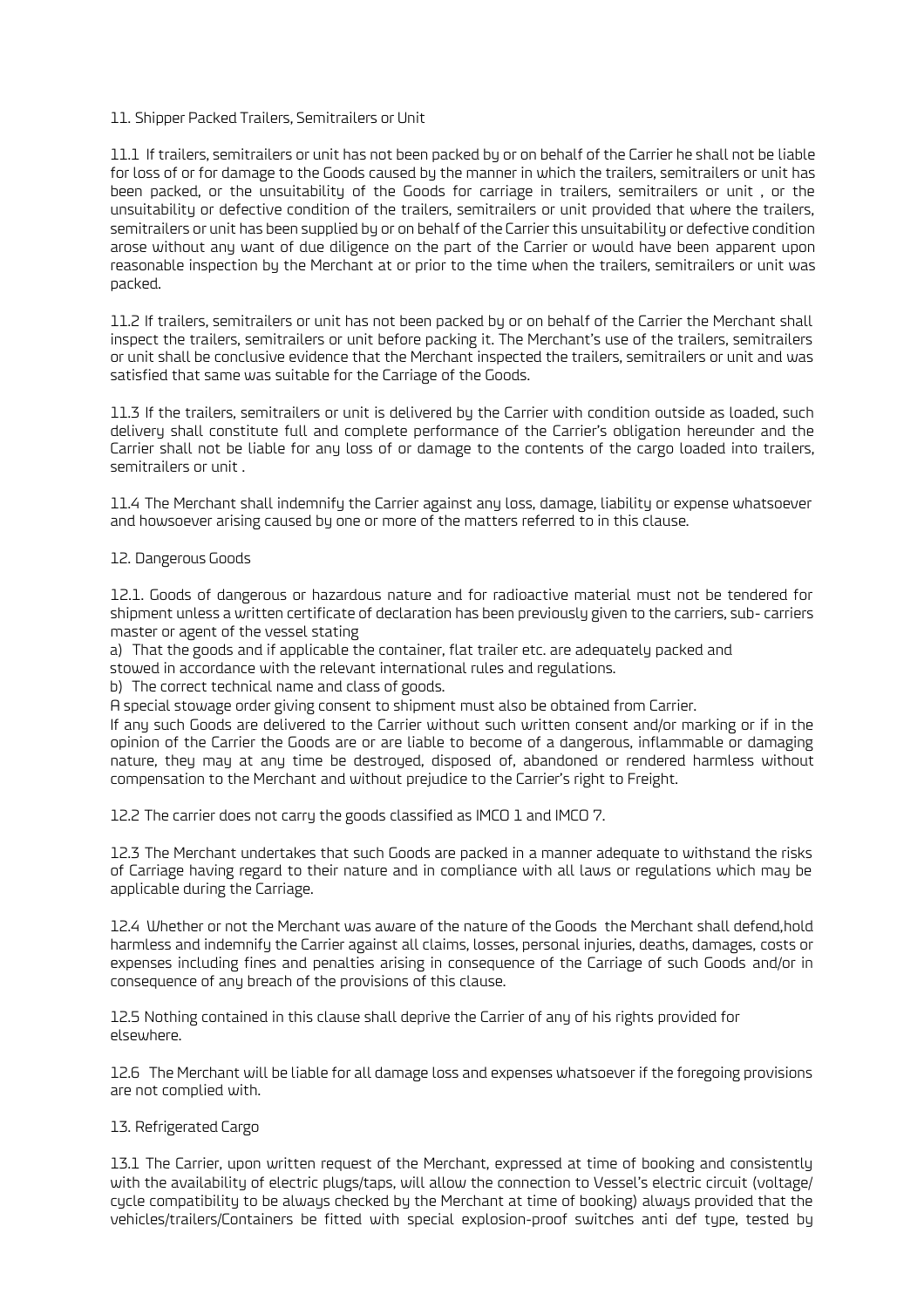qualified authorities and refrigerated unit' specs including used cooling gas is in appropriate

specifications in accordance with the applicable relevant international rules and regulations. The connection is allowed at Merchant's risk and

liability also towards third parties, and excluding any responsibility (howsoever and whatsoever caused) of the Carrier and/or the Vessel for lack and/or break of current changes of tension/voltage and any fault and breakdown of the current generator and distribution system of the Vessel, even though attributable to Carrier's servants. If the electric motor of refrigerated vehicles/trailers/Containers is sparkling during the working, the supply of the current shall be discontinued and disconnected.

13.2 The Merchant undertakes not to tender for transportation any Goods which require refrigeration without previously giving written notice of their nature and particular temperature range to be maintained and, in case of refrigerated Container or units packed by him or on his behalf, the Merchant further undertakes that the Container or units has been properly pre-cooled or preheated as appropriate, the Goods have been properly stowed in the Container and units and that its thermostatic controls have been adequately set by him before delivery of the Goods to the Carrier. If the above requirements are not complied with, the Carrier shall not be liable for any loss of or damage to the Goods howsoever arising.

13.3 The Carrier shall not be liable for any loss of or damage to the Goods arising from latent defects, derangement, breakdown, stoppage of the refrigerating machinery, plant, insulation and/or any apparatus of the Container, trailers, semitrailers or units and of the Vessel, provided that the Carrier shall before or at the beginning of the transport exercise due diligence to maintain them in efficient state.

### 14. Carriage Affected by Condition of Goods

If it appears at any time that the Goods cannot safely or properly be carried or carried further, either at all or without incurring any additional expense or taking any measure(s) in relation to the trailers, semitrailers, units, Container or the Goods, the Carrier may without notice to the Merchant take any measure(s) and/or incur any additional expense to carry or to continue the Carriage thereof, and/or abandon the Carriage and/or store them ashore or afloat, under cover or in the open, at any place, which abandonment or storage shall be deemed to constitute due delivery under this B/L. The Merchant shall indemnify the Carrier against any additional expense so incurred.

### 15. Matters Affecting Performance.

If at any time the Carriage is likely to be affected by any hindrance, risk, delay, difficulty or disadvantage of any kind (other than the inability of the Goods to be carried or carried further safely or properly) and howsoever arising (even though the circumstances giving rise to such hindrance, risk, delay, difficulty or disadvantage existed at the time this contract was entered into or the Goods were received for Carriage), the Carrier (whether or not the Carriage has commenced) may either:

1. without notice to the Merchant, abandon the Carriage of the Goods and place the Goods at the Merchant's disposal at any place or port which the Carrier may deem safe and convenient whereupon the responsibility of the Carrier in respect of such Goods shall cease; the Carrier shall nevertheless be entitled to full Freight on the Goods received for Carriage, and the Merchant shall pay any additional costs of the Carriage to, and delivery and storage at such place or port, or

2. upon notice to the Merchant suspend the Carriage of the Goods and store them ashore or afloat upon the terms of this B/L and use reasonable endeavors to forward the Goods, the Carriage of which has been suspended, as soon as possible after the cause of hindrance, risk, delay, difficulty or disadvantage has been removed, but the Carrier makes no representations as to the maximum period between such removal and the forwarding of the Goods to the port of discharge or place of delivery, whichever is applicable, named in the B/L. The Carrier shall be entitled to payment of such additional Freight as the Carrier may determine, including, but not restricted to, charges for storage, handling and any other services to the Goods, and for Freight from the place of suspension to the port of discharge or place of delivery, whichever is applicable, without giving credit for Freight already paid in respect of the Carriage. If the Carrier elects to suspend the Carriage this shall not prejudice his right subsequently to abandon the Carriage.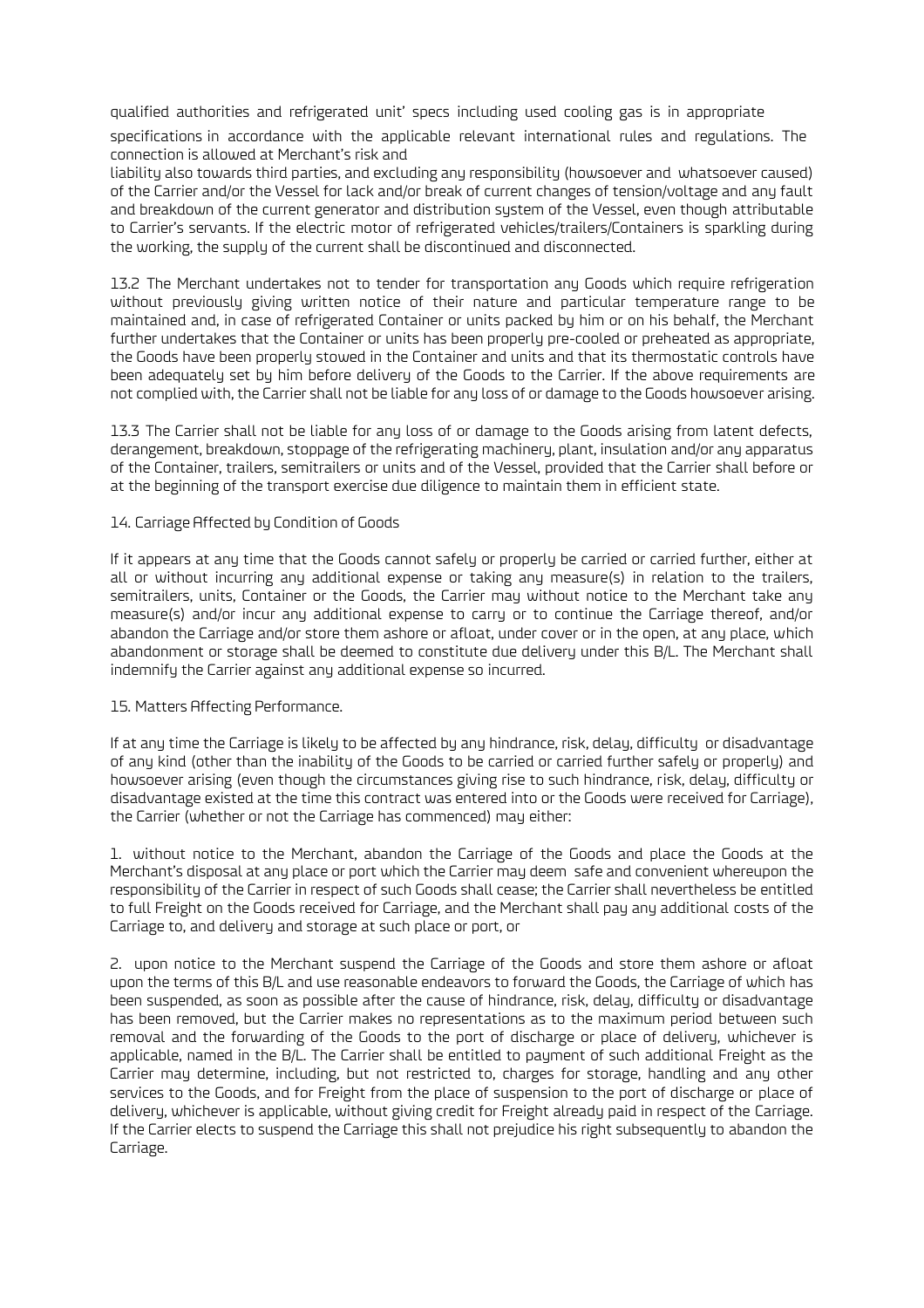### 16. Freight and Charges

16.1 Freight, whether already paid or not, shall be considered as fully earned on receipt of the Goods by the Carrier and not returnable, in any event whether the Vessel arrived at her destination or whether she is lost on the voyage or whether due to force majeure she must return for reaching her destination, either due to stranding, collision or cases whatsoever of force majeure which may cause her to discharge the Goods in an intermediate port or also in the case of total or partial loss, or damage to the Goods.

16.2 Freight and charges of every nature must be prepaid. When Freight and charges are payable at destination, same must be paid on the date of Vessel's arrival in the currency shown in the B/L.

16.3 Should it result from a control made by the Carrier that the declared weight or measures are below the actual, or that the contents belong to a higher class or the value of the Goods has been misstated by the Merchant, double of the amount of the due Freight shall be paid as liquidated damages by the Merchant plus the cost of the control including all payments in relation to the correction of the cargo manifests to be obtained from relevant authorities.

16.4 All Freight shall be paid without any set-off, counter-claim, deduction or stay of execution before delivery of the Goods.

16.5 The persons falling within the definition of Merchant shall be jointly and severally liable for the payment of Freight, liquidated damages and all other sums due under this B/L.

16.6 Any person, firm or corporation engaged by any party to perform forwarding services with respect to the Goods shall be considered to be the exclusive agent of the Merchant for all purposes and any payment of Freight to such person, firm or corporation shall not be considered payment to the Carrier. Failure of such person, firm or corporation to pay any part of the Freight to the Carrier shall be considered a default by the Merchant in the payment of Freight.

### 17. Notification and Delivery

17.1 Any mention herein of parties to be notified of the arrival of the Goods is solely for information of the Carrier, and failure to give such notification shall not involve the Carrier in any liability nor relieve the Merchant of any obligation hereunder.

17.2 The Merchant shall take delivery of the Goods as they are tendered by the Carrier at the port of discharge or in case of transport at the place of delivery named on the front hereof.

17.3 If the delivery of the Goods is not taken by the Merchant promptly the Carrier shall be entitled, without notice, to unpack the Goods if packed in Containers and or to store the Goods ashore, afloat, in the open or under cover, at the sole risk of the Merchant. Such storage shall constitute due delivery hereunder, and thereupon the liability of the Carrier in respect of the Goods stored as aforesaid shall wholly cease. All charges due to the Carrier and/or the costs so incurred if paid or payable by the Carrier or any agent or sub-contractor of the Carrier shall forthwith upon demand be paid by the Merchant to the Carrier.

17.4 If the Merchant fails to take delivery of the Goods within thirty days of unloading or tender by the Carrier or if in the opinion of the Carrier they are likely to deteriorate, decay, become worthless or incur charges whether for storage or otherwise in excess of their value, the Carrier may, without prejudice to any other rights which he may have against the Merchant, without notice and without any responsibility whatsoever attaching to him, sell or dispose of the Goods and apply the proceeds of sale in reduction of the sums due to the Carrier from the Merchant under this B/L.

17.5 If, at the place where the Carrier is entitled to call upon the Merchant to take delivery of the Goods, the Carrier is obliged to hand over the Goods into the custody of any customs, port or other authority, such hand-over shall constitute due delivery to the Merchant under this B/L.

17.6 Refusal by the Merchant to take delivery of the Goods in accordance with the terms of this clause, notwithstanding his having been notified of the availability of the Goods for delivery, shall constitute a waiver by the Merchant to the Carrier of any claim whatsoever relating to the Goods or the Carriage thereof.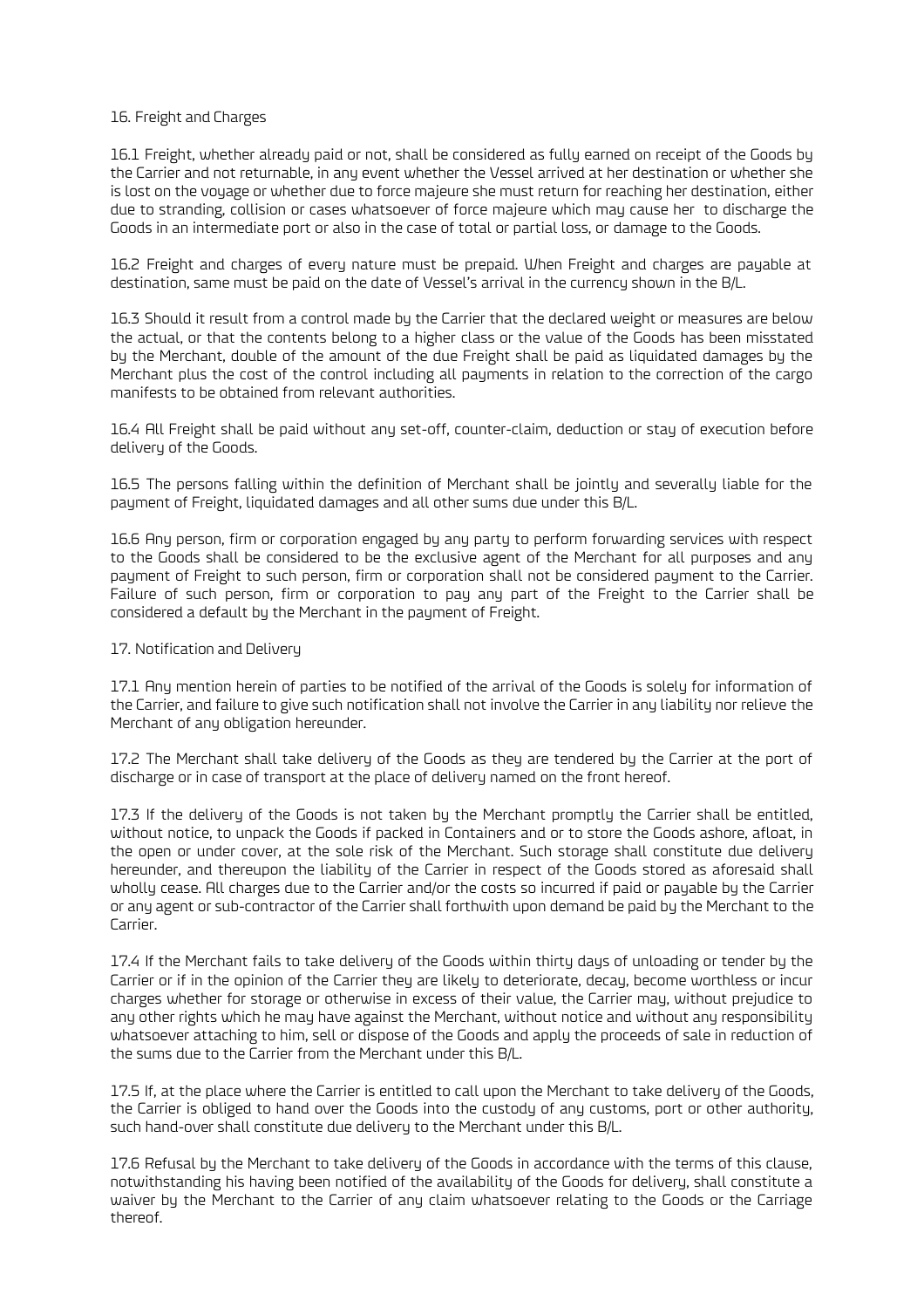17.7 Subject to the Carrier agreeing in writing to a request of the Merchant to amend the place of delivery stated herein, that could be considered only upon surrendering to the Carrier all the originals of this B/L, or to effect the delivery beyond the port of discharge where no place of delivery is named on the front hereof, the terms of B/L shall continue to apply until the Goods are delivered by the Carrier to the Merchant. In those events the Carrier shall act as agent to the Merchant in arranging for delivery of the Goods to the amended place of delivery or beyond the port of discharge where no place of deliveryis named on the front hereof.

### 18. Notice of Loss or Damage and Time Bar

18.1 The Carrier shall be deemed prima facie to have delivered the Goods as described in this B/L unless notice of loss of or damage to the Goods, indicating the general nature of such loss or damage, shall have been given in writing to the Carrier or to his representative at the place of delivery (or the port of discharge if no place of delivery is named on the front hereof) before or at the time of removal of the Goods into the custody of the person entitled to delivery or, if the loss or damage is not apparent, within three consecutive days thereafter.

18.2 The Carrier shall be discharged of all liability unless suit is brought and notice thereof given to him within one year after delivery of the Goods or the date when the Goods should have been delivered.

### 19. Prohibition to abandon the Goods to the Carrier

In no case the Merchant has the right to abandon the Goods to the Carrier for any reason whatsoever and/or because same are damaged, spoiled and/or depreciated and/or for partial loss of the Goods and/or delay in redelivery.

### 20. Scope of Application

20.1 The terms of B/L shall at all times govern all responsibilities of the Carrier in connection with or arising out of the supply of the Goods to the Merchant, not only during the Carriage, but also during the period prior to and/or subsequent to the Carriage.

20.2 The exemptions from liability, defenses and limits of liability provided for in this B/L or otherwise shall apply in any action against the Carrier for loss or damage or delay, howsoever occurring and whether the action be founded in contract or in tort and even if the loss, damage or delay arose as a result of unseaworthiness, negligence or fundamental breach of contract.

### 21. Mandatory Inspection by Authorities

If by order of the authorities at any place, of Goods has to be opened for the Goods to be inspected, the Carrier will not be liable for any loss or damage incurred as a result of any opening, unpacking, inspection or repacking. The Carrier shall be entitled to recover the costs of such opening, unpacking, inspection and repacking from the Merchant.

### 22. War Risks

In case of War risks of any nature the Carrier shall be' entitled to all liberties, rights and immunities provided by clause 15. In particular the Vessel shall have liberty to comply with any directions or recommendations as to loading, departure, arrival, routes, ports of call, stoppages, destinations, zones, waters, discharge, delivery (including any direction or recommendation not to go to the port of destination or to delay proceeding thereto or to proceed to some other port) given by any Governmentor belligerent or organized body or persons engaged in civil war, hostilities or warlike operation or by any persons or body acting or purporting to act as or with the authority of any said Government or belligerent or organized body or persons. If, by reason of or in compliance with any such direction or recommendation, anything is done or is not done by the Carrier, such shall not be deemed a deviation.All extra expenses (including insurance costs) involved in discharging the Goods at the loading port or in reaching or discharging the Goods at any other port shall be paid by the Merchant.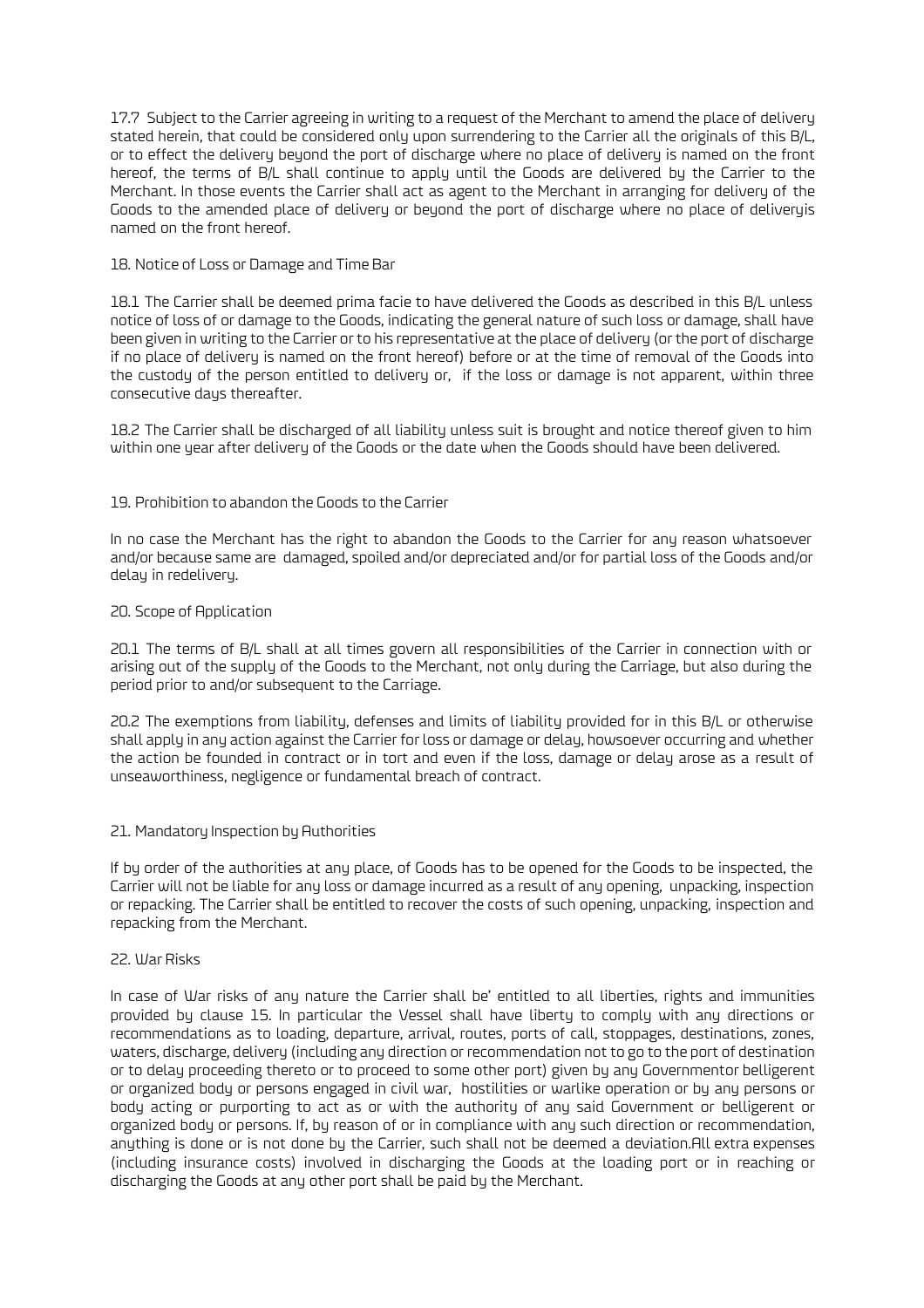### 23. New Jason Clause

In the event of accident, danger, damage or disaster before or after the commencement of the voyage, resulting from any cause whatsoever, whether due to negligence or not, for which, or for the consequence of which the Carrier is not responsible, by statute, contract or otherwise, the Goods' Shippers, Consignees or owners of the Goods shall contribute with the Carrier in general average to the payment of any sacrifices, losses or expenses of a general average nature that may be made or incurred and shall pay salvage and special charges incurred in respect of the Goods. If a salving ship is owned or operated by the Carrier, salvage shall be paid for as fully as if the said salving ship or ships belonged to strangers. Such deposit as the Carrier or his agent may deem sufficient to cover the estimated contribution of the Goods and any salvage and special charges thereon shall, if required, be made by theGoods, Shippers Consignees or owners of the Goods to the Carrier before delivery.

### 24. Both-to-blame Collision Clause

If the Vessel comes into collision with another ship as a result of the negligence of the other ship and any act, neglect or default of the master, mariner, pilot or the servants of the Carrier in the navigation orthe management of the Vessel, the owners or the cargo carried hereunder will indemnify the Carrier against all loss or liability to the other or non-carrying ship or her owners in so far as such loss or liability represents loss of, or damage to, or any claim whatsoever of the owners of said cargo, paid or payable by the other or non-carrying ship or her owners to the owners of said cargo and set-off, recouped or recovered by the other or non-carrying ship or her owners as part of their claim against the carrying Vessel or Carrier. The foregoing provisions shall also apply where the owners, operators or thosein charge of any ship or ships or objects other than, or in addition to, the colliding ships or objects are at fault in respect of a collision or contact.

### 25. Himalaya Clause

It is expressly agreed that no servant, employee or agent of the Carrier (including every independent contractor from time to time employed by the Carrier) shall in any circumstances whatsoever be under any liability whatsoever to the Shipper, Consignee or owners of the Goods or to any Holder of this B/L for any loss, damage or delay of whatsoever kind arising or resulting directly from any act, neglect or default on his part while acting in the course of or connection with his employment and, without prejudice to the generality of the foregoing provisions in this clause, every exemption, limitation,condition and liberty herein contained and every right, exemption from liability, defense and immunityof whatsoever nature applicable to the Carrier or to which the Carrier is entitled hereunder shall also be available and shall extent to protect every such servant, employee or agent of the Carrier acting as aforesaid and for the purpose of all the foregoing provisions of this clause the Carrier is or shall be deemed to be acting as agent or trustee on behalf of and for the benefit of all persons who are or might be his servants, employees or agents from time to time (including independent contractors as aforesaid)and all such persons shall to this extent be or be deemed to be parties to the contract in or evidenced by this B/L.

### 26. Lien

The Carrier shall have a maritime lien rights on the Goods and the vehicle and any documents relating thereto for all sums payable to the Carrier under this or any other contract by any of the persons defined as Merchant in clause 1 and for General Average contributions, to whomsoever due, and for the cost of recovering them, and for that purpose shall have the right to sell the Goods by public auction or private treaty without notice to the Merchant.

If, on sale of goods the proceedings fail to cover the amount due and the cost and the expenses incurred the carrier shall be entitled to recover the difference from the shipper, consignee and/or owner of the goods.

### 27. General Average.

27.1 In the event of accident, danger, damage or disaster before or after the commencement of the voyage, resulting from any cause whatsoever, due to negligence or not, the Merchant shall contribute with the Carrier in general average to the payment of any sacrifices, losses or expenses of a general average nature that may be made or incurred, and shall pay salvage and special charges incurred in respect of the Goods.